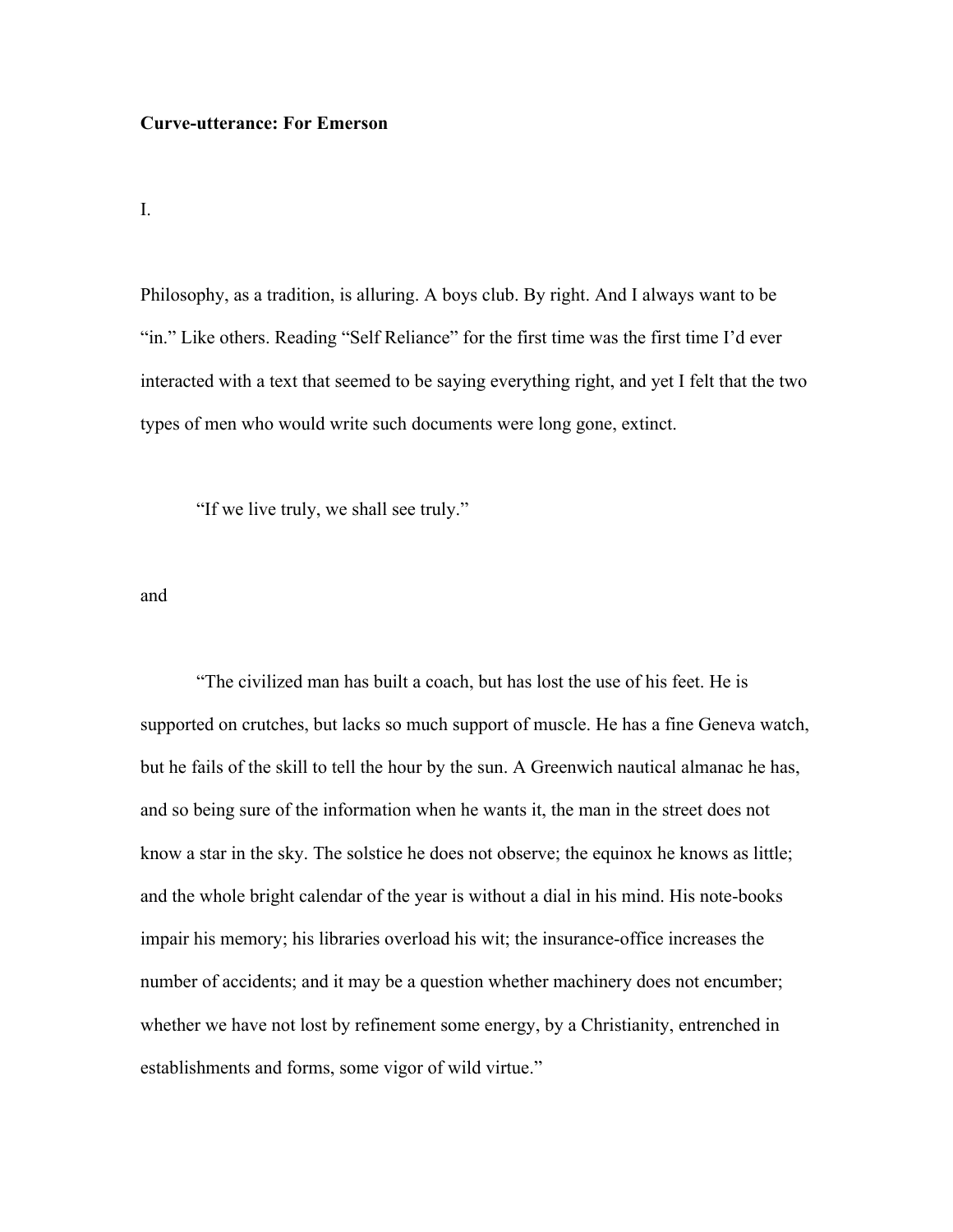The Bible had poetry and descriptions of ways of being (and great death-scenes), both towards which one could strive, but nothing up to that point had been the blend of the descriptive and prescriptive that all great instructions for life contain. Manual means 'follow with us.' Still, it seemed like what I heard described as a "living document," which I took to mean a text that ages with you, and whose intricacies present themselves piecemeal in pace with your education, rather than a text that was always — literally changing. I actually think I take this term from the "Living Bible," published during the sexual revolution, when the apostate realized it was losing touch with its future. One such living Bible was titled "The Way," as if in service of salvations, it was permissible to edit the Word.

Emerson was a Unitarian pastor, which I interpreted as a cry for help. In his old age, he was known to conveniently "misplace" his Bible just before Sunday services, when in reality the book had been very intentionally placed in a stowaway compartment built into the base of his desk chair, designed by his long-term protege, one Henry David Thoreau.

Before I came to consider all American philosophy published between 1790 and 1950 Pragmatism, I supposed I referred to it in the way Emerson would have liked it to have it referred, as Transcendentalism. Which is what I would have referred to myself between 2008 and 2010 — a Transcendentalist — which differed only slightly, in my mind, from what I referred to myself between 2007 and 2008 — a Christian Mystic.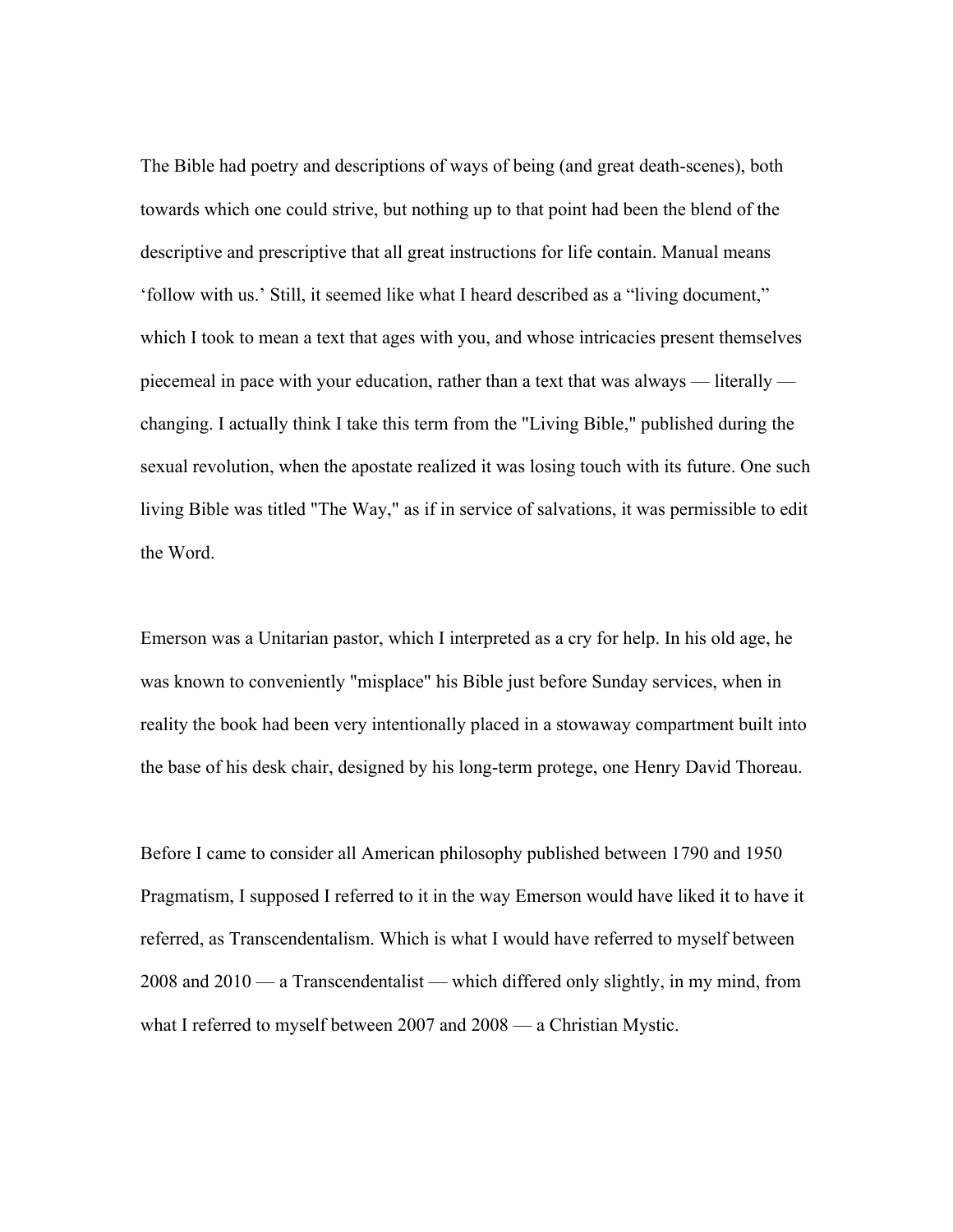I thought American philosophy began and ended with Emerson. More accurately, I thought the logical outcome of the brand of American philosophy inaugurated by Emerson was the establishment of a literary character, rather than a place in a tradition reserved for philosophers. It seemed to me like the works of Thoreau and Whitman, being so influenced by Emerson, constituted the synthesis between the forces at work determining the 'American character' and those determining a new way of living, prescribed by this character. Or even more accurately, perhaps, when people described Emerson as the first American philosopher, I heard in their statement a tone of sarcasm, as if such a distinction were paltry, or embarrassing to admit. It wouldn't be until I read William James that I realized an American could challenge Kant, or even disregard the Konigsberg giant entirely. Still, I thought all American philosophy followed a principle set out by the Founding Fathers: that the highest standing among the populace be open to experimentation. Or to have such freedom to define what experimentation is and could be. It's a lot like the tone of "The American Scholar," a lecture Emerson gave in front of the Phi Beta Kappa Society at Harvard University (kids who already had their lives planned out for them, including one Henry David Thoreau).

Emerson went on the lecture circuit, sure, though not exactly like Twain, who travelled to see what he never would have seen. Emerson visited England. He went to California. He fell in love with Vesuvius. He did all the things and went to all the places that men of means of Concord, Massachusetts still do and go to. Except that he also gave an entire country permission to do what people in countries had been doing their own specific ways for millenia. Though in a letter to the President he speaks to a vehement disagreement with the Cherokee displacement, there isn't — to my knowledge — any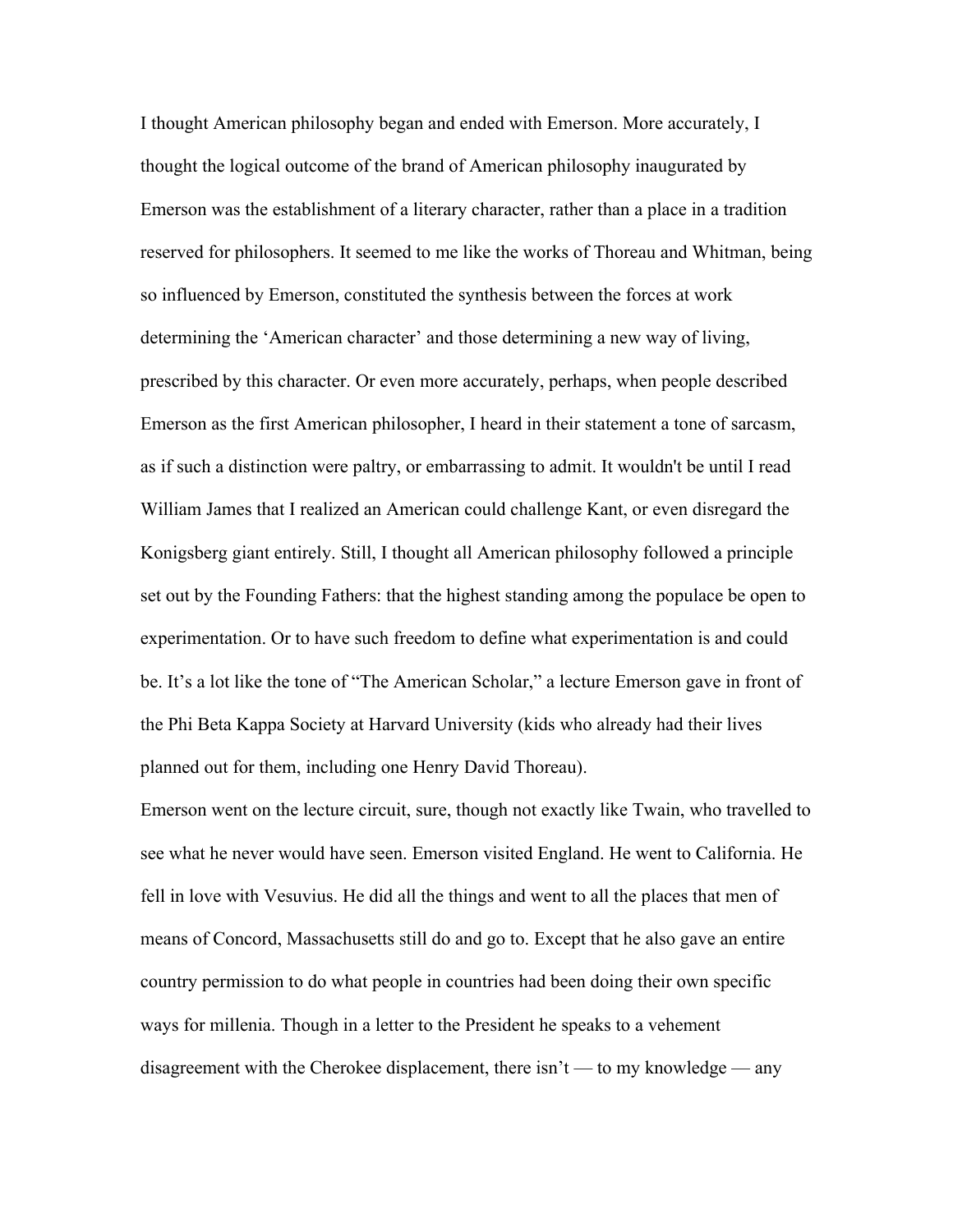mention in Emerson's writings of a philosophy present in the culture of the "American" indigenous peoples. Who Emerson stood for were the intellectual whites of means. Nevertheless, I felt like he held the second book of life in his hands when I read that he wrote "I am not solitary whilst I write, though no one is with me. But if a man be alone, let him look at the stars."

The stars are people and the wind is a nomadic tribe in the future. It's more advantageous to my thinking to admit what I think I know for sure than to admit what I am searching for, that I am searching at all. I knew that, after a photography class, I began to see how unpatterned things were without my intervening. Still, my intervening wasn't a focus, but the formal expression of a nomos, where the things seen were seen as signs of a transcendental inkwell, that would give it vitality, and did, but only when my eyes were, so to speak, trained on the sparrow. Though it was important my ecological understanding tarried so long in an aesthetical mode, the aesthetic remained closed off from the properly ethical. I say 'properly' because every aesthetics is an ethics, at least, of sense. However, when one discovers — as I did when I went to college — that not everyone has the same access to the kind of aesthetic opportunities, an ethics of the multiple begins to make itself known. Not everyone lives in the woods. The question of access flared my indignity. It wouldn't be until I visited Brooklyn at the age of 25 that I would realize that there are different aesthetic accesses. What I assumed (and I believed that I was following Emerson here) was that everyone not only had the capacity to "appreciate" "Nature", but they had the same capacity, which is ridiculous at best and racist in the worst. I'm thinking of Heidegger finding the affirmation of a popular Dasein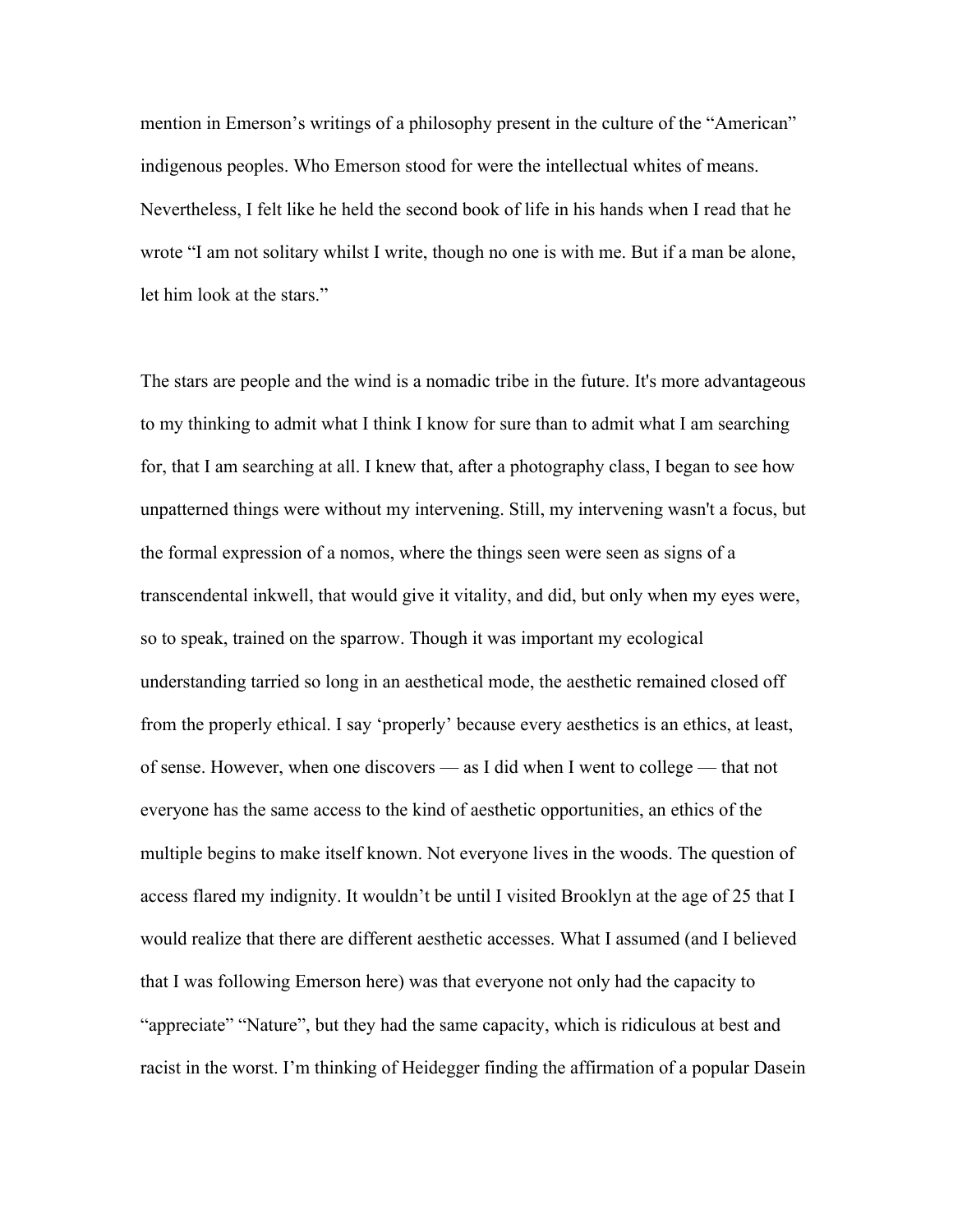in the Blood and Soil rhetoric of Nazism. Unlike Emerson's, Heidegger's metaphysic saw itself coming to fruition in the blockage of possibilities rather than a catalytic tool for the digressive tendencies of a future. Sadly for capitalists, for moralists and for Christians, Emerson's future refuses representational form. Now, if I'd like to preserve anything of auxiliary relation to "Nature," it would be a belief in sensation, such that it is sensation and not a 'good or common sense' that allows us (that is, creatures) access to a temporality that exceeds us, such as the way the color green "greens," or how the water of which our bodies are made possesses a lunar rhythm.

I used to try to impress girls who read Sartre, who I saw as an enemy to Transcendentalism, by espousing a sort of apolitical optimism I thought characteristic of the Concord Group. Of course, Thoreau couldn't help but be political, which I obstinately understood in libertarian terms. My ignorance stemmed not from one relative to the actual political leanings of the Concord Group, but my own ignorance to how a certain political order enabled me to be 'without' a politics. I wished so full-heartedly that girls would identify something innate to their femininity that bore resemblance to Transcendentalism. I wished, in particular, that my speaking of Transcendental principles would amaze them, give them euphoric pleasure, which they would associate forever with me, my voice and intellect. This would, then, allow me to become in some way their guide through a higher understanding of forms and, I believed, a comprehension of their body's sacred properties, standing counterpoint to their limited, cheap understanding of how sacred and satisfying a 'union of bodies' could be following a set of principles. I disregarded for as long as I could the comprehension of my own femininity, and how I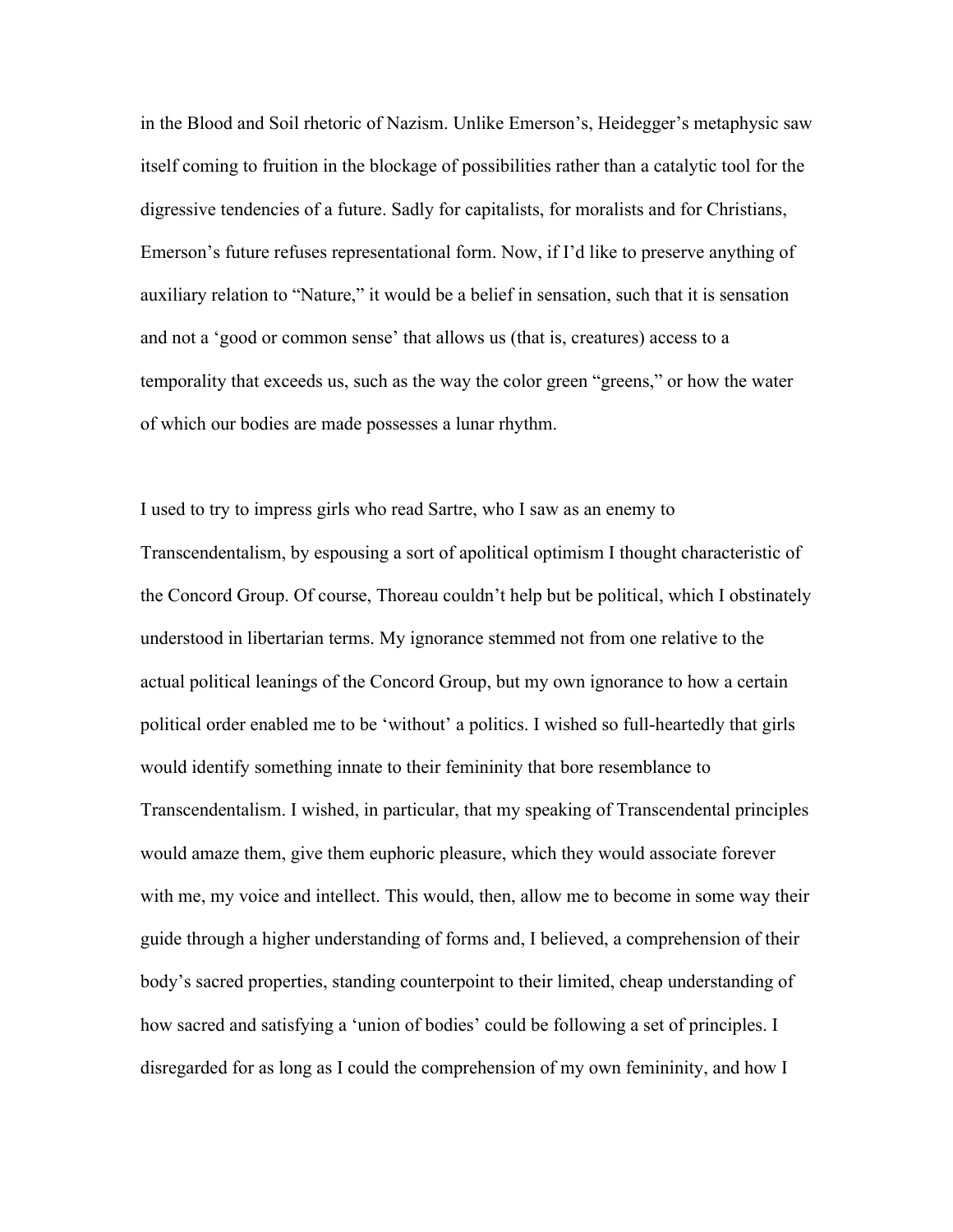rerouted it, as well as how this made me susceptible to a clouding of rational judgement and a surfeit of personal judgement. I couldn't be gay because I understood "Nature" on purely erotic terms: the endless proliferation of penises into vaginas. I couldn't be a feminist, either, believing such a cause (though noble) eliminated the tried and true methodology of conservation of resources by a mandated asceticism or renouncing of certain pleasures. It was in my masculine power to recognize heterosexual forms in the phylogenesis of trees and leaves, the sunken soddennnes of karst formations and the propulsions of birds. I remember coming across a small cave overlooking the river, and with the moss coming down over the top of it, thinking of a hairy pussy, imagining myself tall enough to stick my head inside. I remember using the water from a natural spring at the edge of my aunt and uncle's property to lubricate my penis to masturbate. Somewhere between 2010 and 2012, I dropped the capital "N" in Nature for its more materialist daughter, "nature." Remained fastened to my tropes.

II.

In my "Nature Journal" I wrote several entries at what I called "Church," weekly visits to the river:

"With this notebook, I'd like to start chronicling my search for truth that is in nature/wilderness/wildness. What I aim to do — keeping myself well-conditioned to the discipline of journaling — is to account every and all encounters of the three areas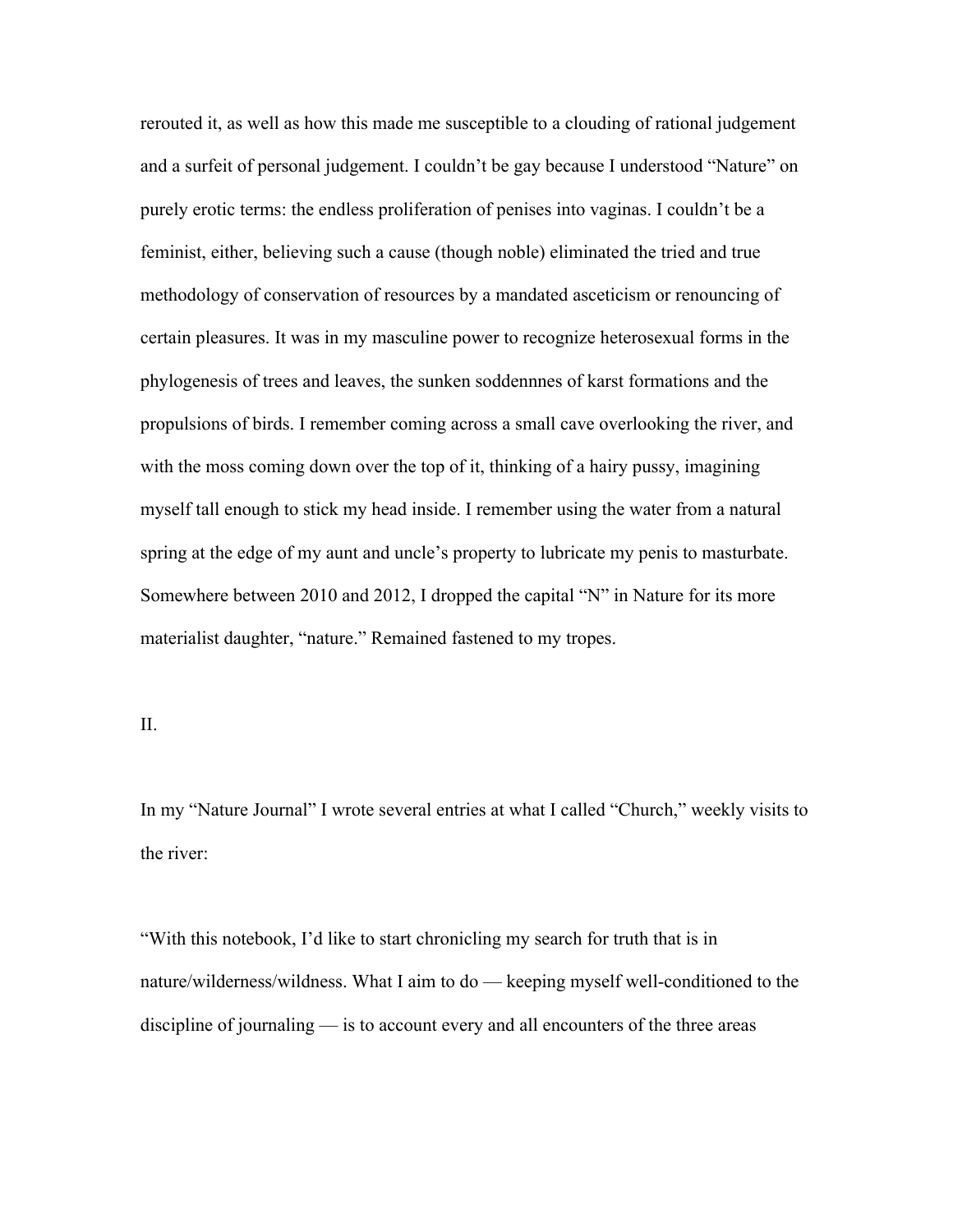forespoken, whether that be nature-walk, fishing, hunting, hiking/backpacking, getting lost, sexual interaction, love, loss of focus, etc."

"Moss beds (I think that's what they are) are wonderful — soft as animal fur, pliant as wet clay. It's textures like these that keep me attached ('at the hip,' so to say) to the natural world, these sensually sensorial experiences that I am reminded of, and my mind harkens back to, partaking in the pleasures of the world of men."

"I really hope my sketches get better."

"I realize, in my creative life, I've been so reticent to divulge my experiences in nature, probably because they are held at such a level of sanctity I wish not to diminish their significance. Once, I thought it would be nice to make love to a girl out here, but I was misguided in my thought. I would be making love to nature (the 'out here') through the girl."

"Last night N., J. and I went out an found K. They had persuaded me to bring her along wherever we went so I could see where things went, and I happily consented to the plan. We ended up going to Club Vogue, a strip club. I rub K's back and thighs the whole night but she wouldn't let me kiss her. The guys paid a little extra so I could get a private 'surprise' from the stripper on stage. She handed me one of the dollars 'Put this in your mouth, I WILL take it from you.' She wrapped her thighs around my head and began writhing her pelvis, nose-deep in her pussy, her soft skin scratching against my ears. She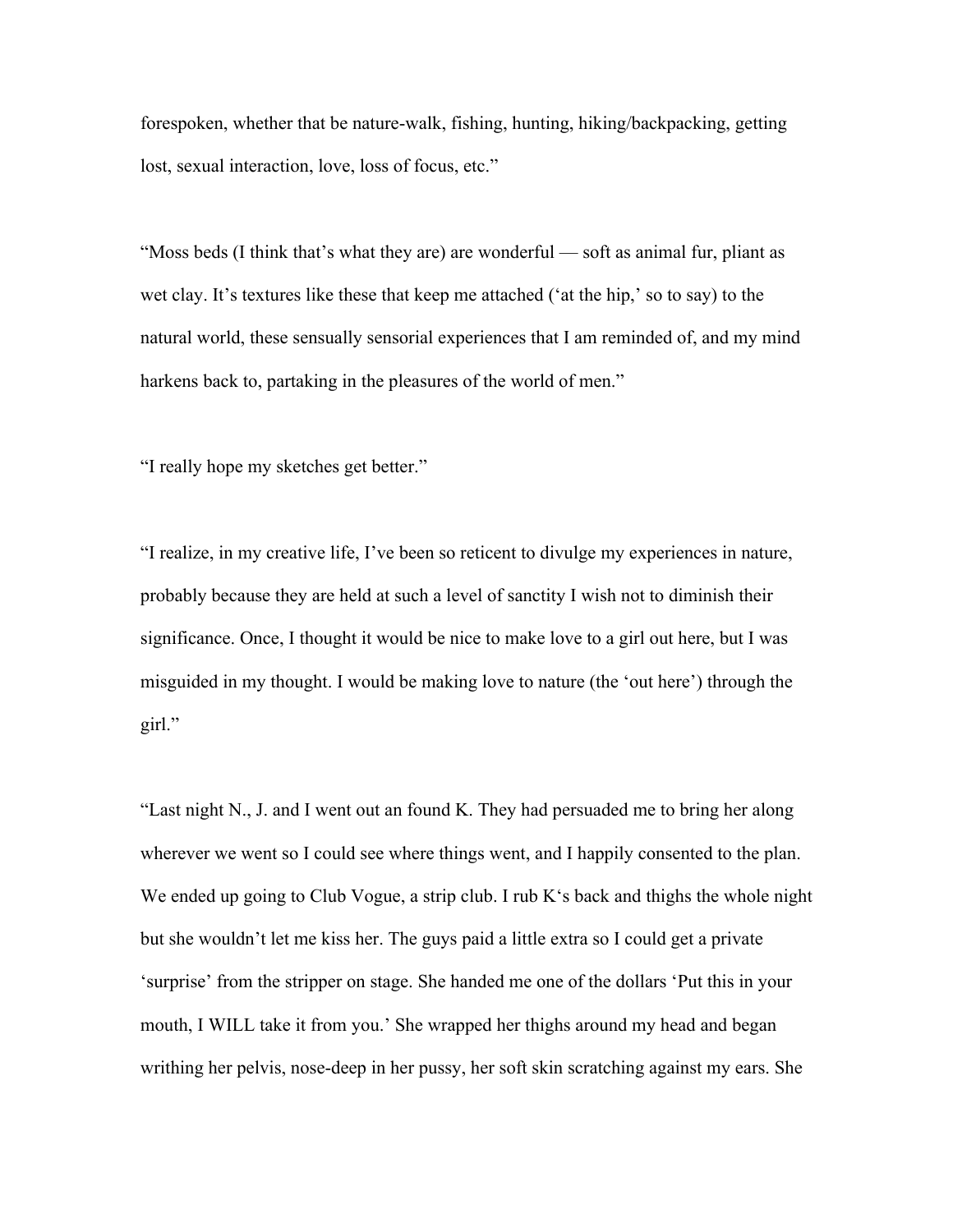bent her torso closer and took the dollar in her mouth, then shoved my face in her tits and shimmied. She smelled nice. K. laughed for what seemed like hours. The rest of the night I tried to get K. to bed but nothing happened, she wasn't having any of it, she'd stand up from the couch every time I tried to get close. Disappointing."

— I was so close, perhaps too close, to see what I was missing. Thought what I wanted was power. Even poetry could be power. Dominion over. Making decisions over that which I thought was owed to me. My only models for coming on too strong had been met with beatific satisfaction, giving my all to God. People weren't other people. They were like angels to me.

They were, to me, like angels.

"Last Sunday, I did not go to church. For two weeks I have felt paralyzed, physically, mentally, mostly spiritually. But good things happen even in dark, deep times especially, in some cases, in those times. Last Saturday threat of rain hung above Columbia all day. This was not only made evident by the low-hanging, speckled grey clouds, but a sense that everything living could feel some urging, something heavy and maybe, just maybe, and maybe even hopefully, purifying — even the birds knew, staying in flight, floating crosses in the still waters of a pond."

"I want my life to feel. I want my life-poetry to feel. I want my life, my life-poetry, my vibrance, my soul, my essence, my angel to feel my body, and I want my body to feel my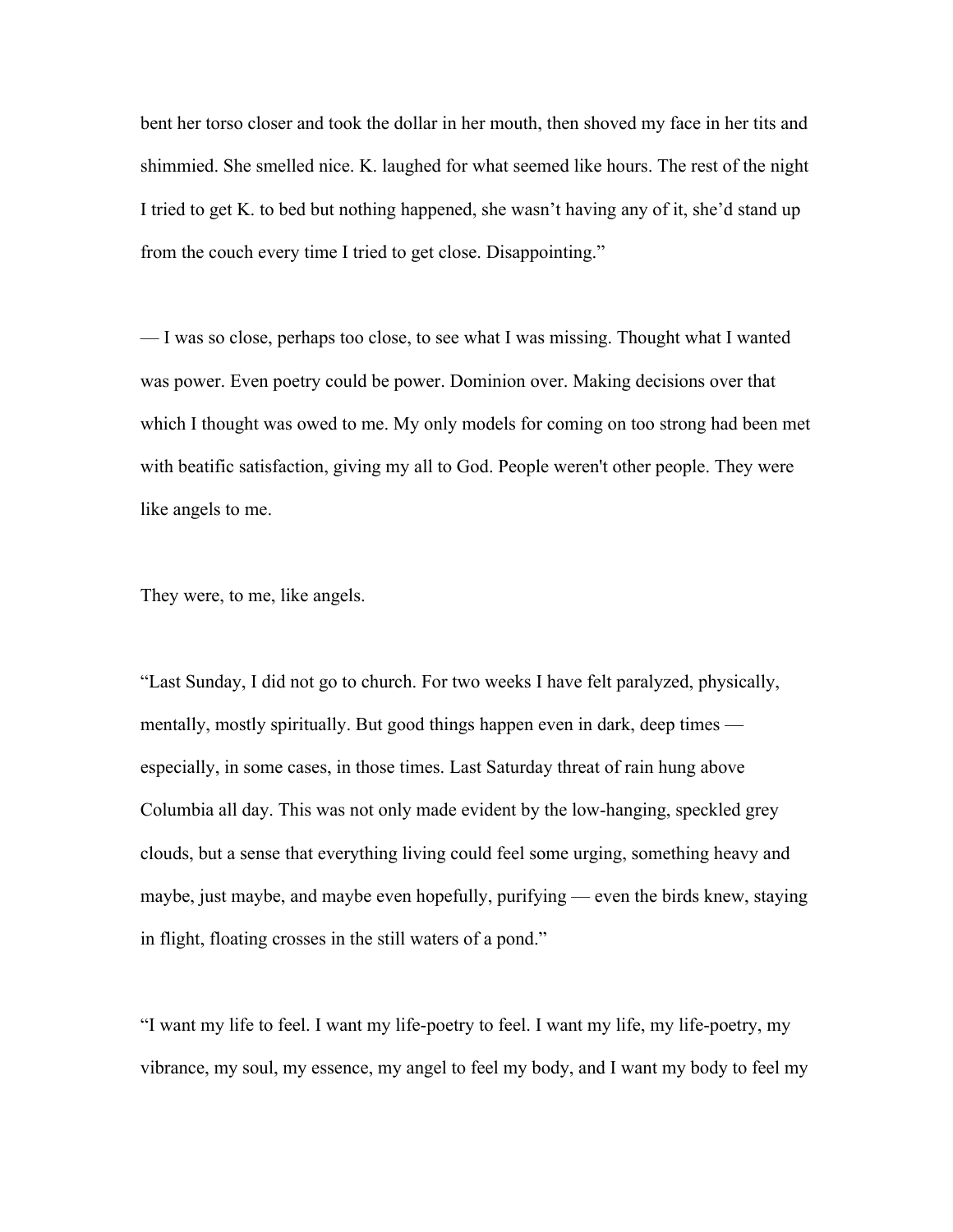soul in other bodies, grow, swell with electricity at the sense of other souls in other bodies and in nothing, in stillness, in quiet."

 "Taking K. to church, hopefully like a tour more than a desecration (too strong of a word for my purposes, but it'll have to do). I should also mention that she is in need of some stillness, so I'm looking at this, initially, as performing a service."

"It was interesting, which was at least what I wanted. She's very beautiful, and we talked more about the metaphysics of life, the beauty of nature, and religion more than we ever have. She was so naturally accustomed to the words...I kind of fell in love with her again, which is bad, possibly, b/c I think she doesn't, possibly, reciprocate those feelings. Either way, her beauty (physical) and the odd yet characteristic beauty and overtones of her lulled speech, mixed and set with the beauty of the woods really made me...happy. Content, and beautiful as well. All in all, I just want contact with someone. That's all, CONTACT, skin to skin, warmth to warmth."

"Anyway, the musing consisted of yearning for the human asshole, male and female, yearning to be one again with the maternal genitalia which sought forth my passage into the poisonous oxygenated world of the outside."

 "Nothing much happened today, regardless. The bare trees are still beautiful; the moss is still green and fragrance-less, K. is still beautiful and still full of so much wildness...it emanates like smoke from her center. She exudes it."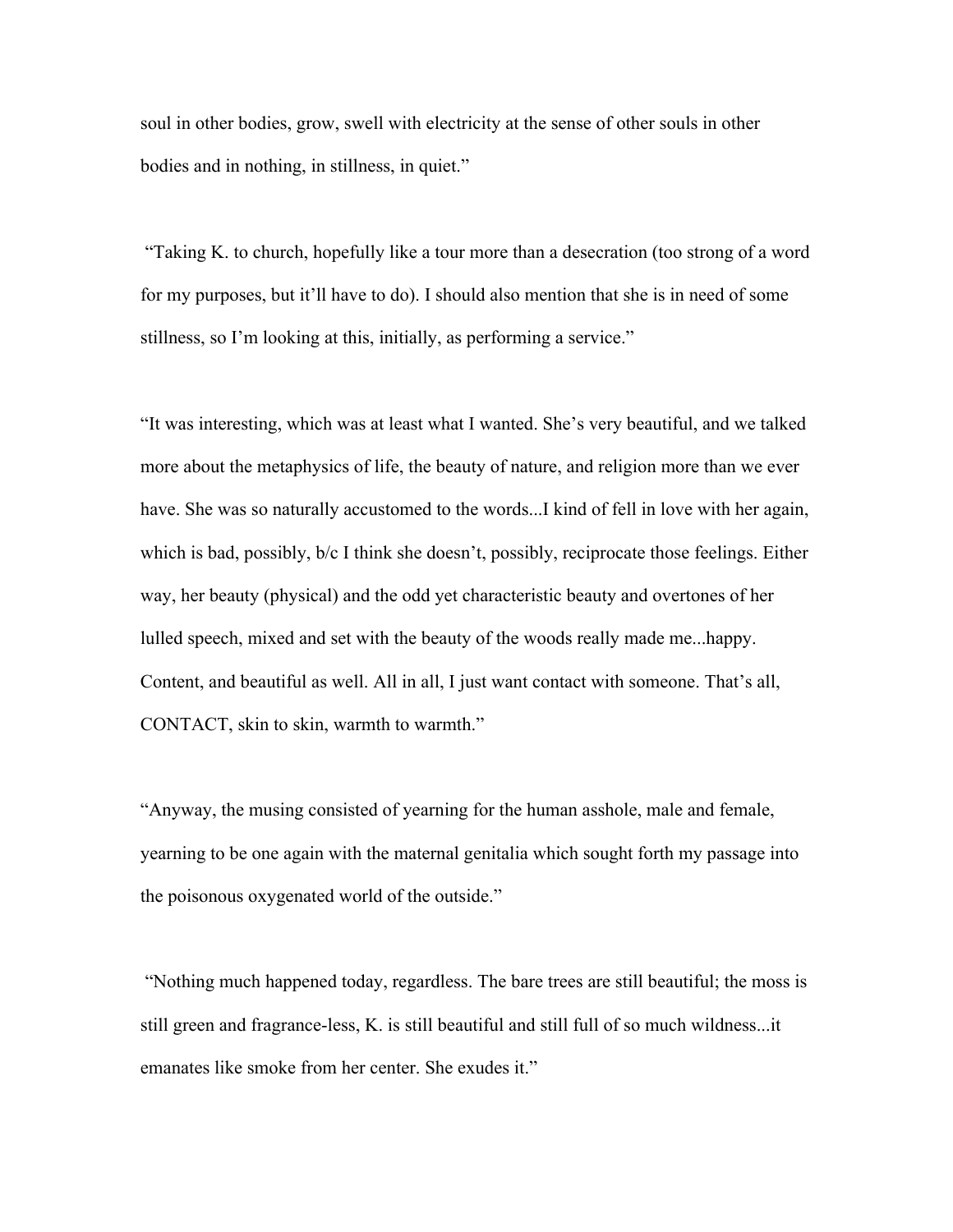"I've been thinking a lot about photography's inherent biased representation of people. How, it seems to me, it's a love and appreciation of people, yes, but mixed with a contempt for existence. Like, maybe to love something enough to deem it worthy of representation there must be hate felt, too. Hate is an interesting word, that which doesn't — has never — get much use or analysis. But, I can't deny, it is there, in the very specific darkness of chiaroscuro, in the deep heart of everything perceived as beautiful."

"Overcast, just as any Sunday in winter should be. I look back on Sundays in the past and they're always overcast or raining. It was foggy this morning. I wondered if there'd be any on the river, but it's around 11 now and it seems that if there was any fog it's already gone. Still, though, the special reserved silence that comes after fog remains, like being in the presence of one's mistress or the moment your mother and father say or do something which tells your adolescent self that all you were, all you thought you had, all of the familiarities, weren't as real as you imagined and now you must start your whole life reborn — such is adulthood — and learn more and become familiar with other families and forge and establish your own bonds."

"My Philosophy:

Living life like a truth (the opposite of what Thoreau called a life of 'quiet desperation') much like the lesser alternative relies on promises, either personal or doctrinal (despite being doctrinal in reality they are made personal) yet it is a much more difficult road of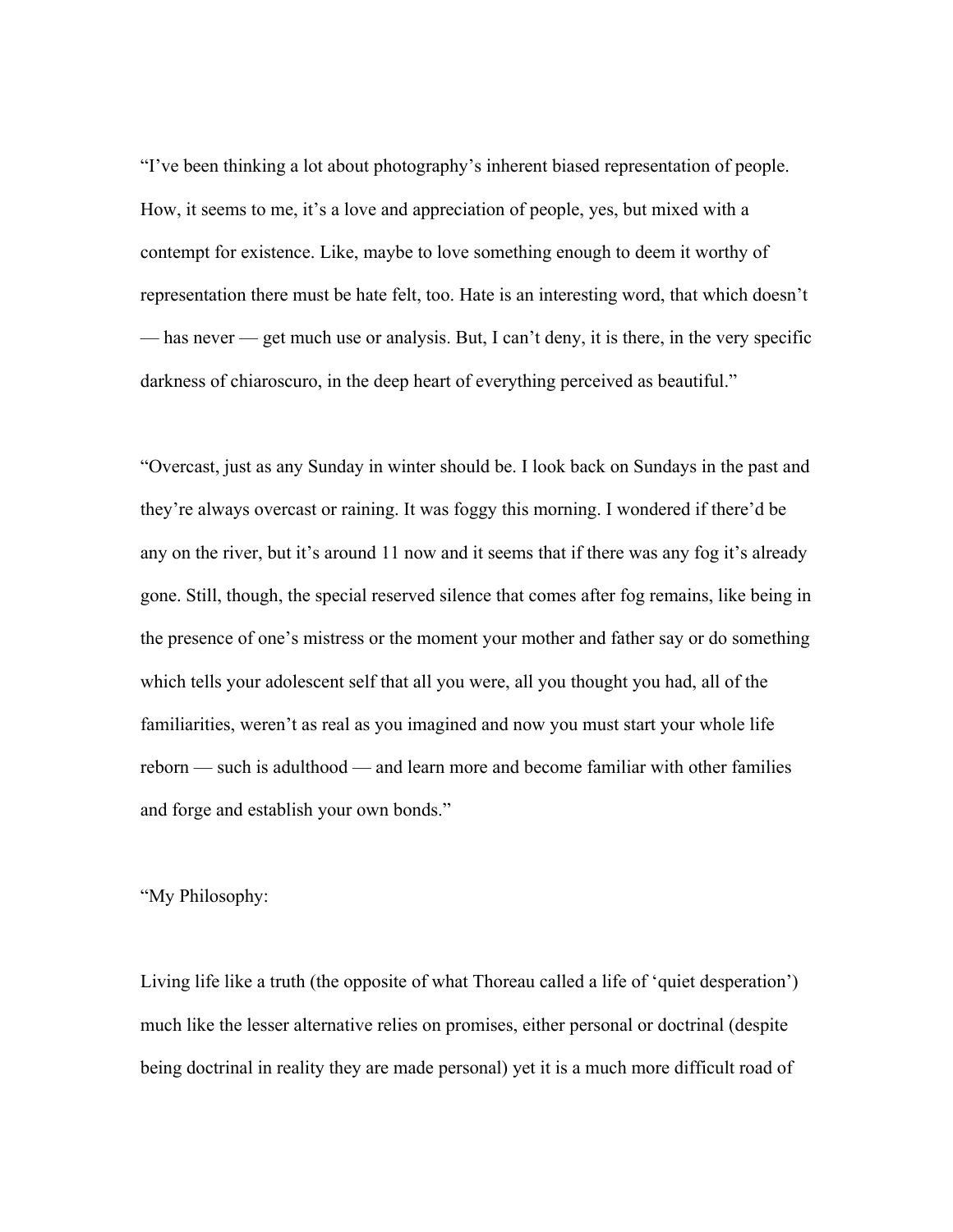flight (and it is flight, as any living is flight) and requires a more focused admiration of peace and tranquility, though, in essence, those (peace & tranquility) are the same in mode boths of living. It also requires forgiveness: the ability to forgive others, to be forgiven by others, and also to forgive oneself. The latter practice being almost the most important to exercise — undoubtedly the most difficult. Also one must truly believe in heaven and God — not as separate, distant places — but the Mind and the unkillable Self.

The Self, being God, is omnipotent (even 'omnipotent' is limiting), and possesses the ability, power, authority, and possibility to annihilate Heaven, which is the Mind.

Four Principles:

1. Unprejudiced perception; educated love. (Educated meaning 'you know what you love, always.')

2. Service is the highest form of Heaven.

3. Self-forgiveness is the highest form of God.

4. Prayer goes to whomever, whenever, forever.

5. If one adheres to these principles, everything will always 'work out,' everything will always 'be okay."

III.

Emerson became famous for having ideas. That's all I wanted for myself. The first time I kissed someone's mouth, I realized that it wasn't the mouth I appreciated, but the hair as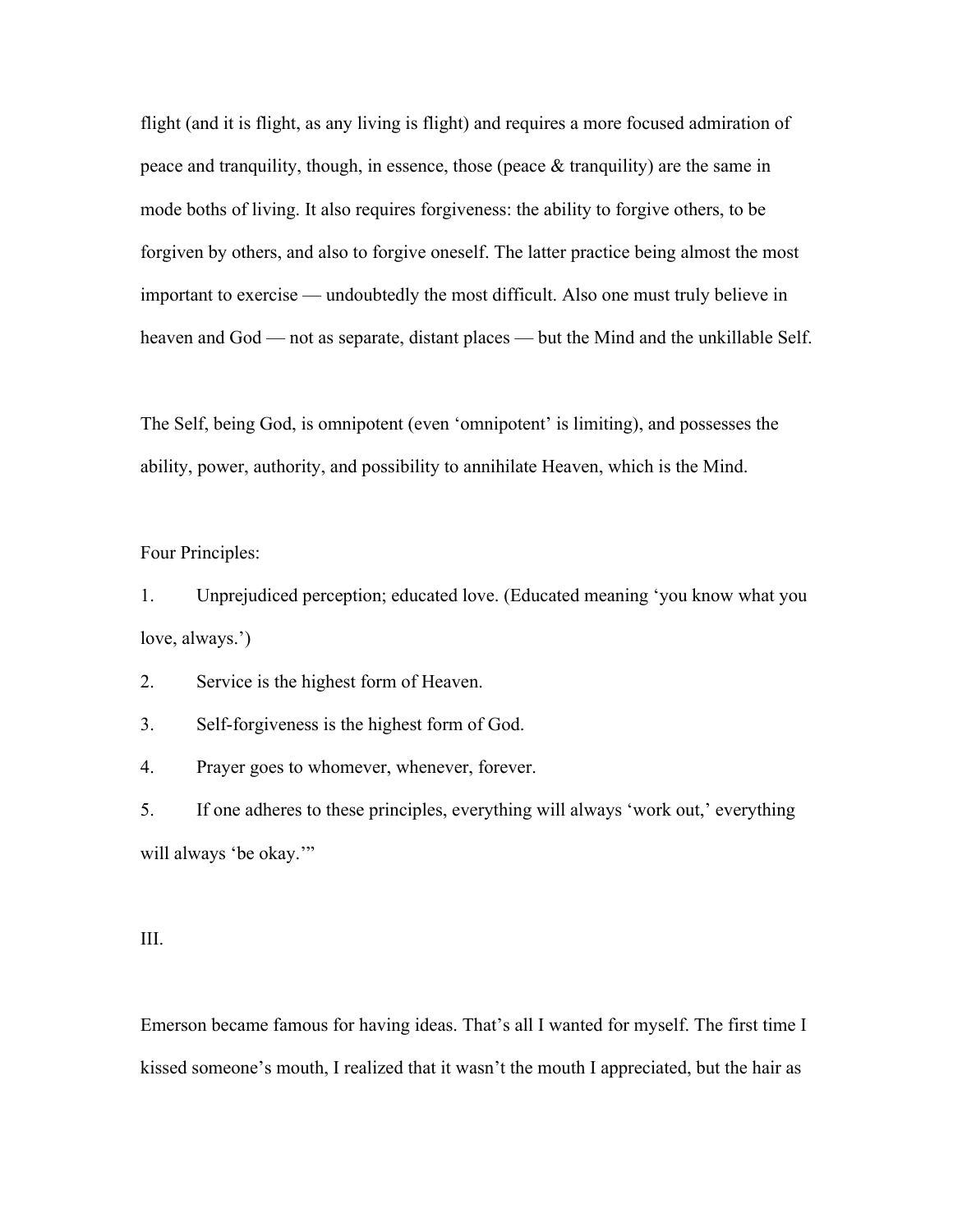it hung down into my hands. The mouth, I realized, could have come from anywhere. So even the absence of particularity had been gendered. This wasn't in the woods, but in a bed in a house on a street in town. I began to smoke cigarettes and finally began to move away from what I thought was an anthropocentric perspective of ecological processes. Somehow I kept coming around. I keep coming around. I had never intended to take what I desired by force, and so I never did. Though I felt compelled to reach the edge. Like in the movies. My impulse now is to situate my desire to confess this within the same thin face-saving as it would have been to show force. I know that the men I know can't let anything guarded go tested. We say "I yearn for it to be in contact with me" (Whitman). The common phrase also harbors a negative conception of a 'consenting land.' Or should it be a landscape capable of consent? Even the deepest of ecologists would have a difficult time reconciling that, I feel.

From the perspective of temporal distance, the I that I was comes out somewhere in between comedy and tragedy. As it were, every Midwestern boy has the story he tells at his wedding and the one he keeps locked away in his wife. Only I knew how much I wanted an ocean of hard oak trees to swallow me up, or come crashing down, pushing every conceivable bone through the skin. Or maybe it was glaring. I hadn't, at that time, ever thought of thought (in general) and certainly never thought of it as an archipelago, able to keep sprouting up anew. I thought about sex and about suicide, or I thought other's thoughts in relation to those concepts. It would be years before I read the infamous squirrel passage in James' Pragmatism, which makes me laugh and reminds me of Twain's early work, immediately legible. And it would be even longer — living then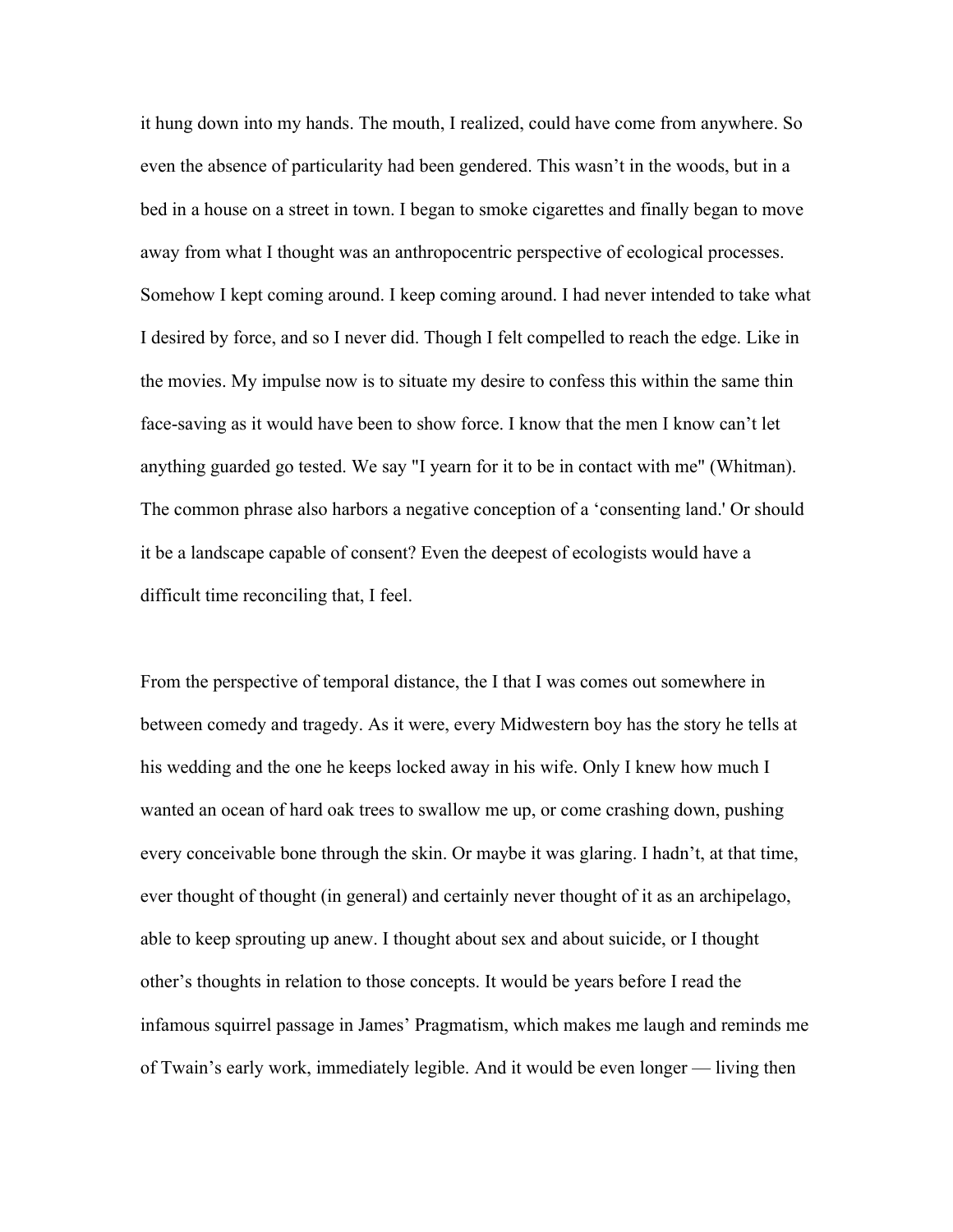in the place where many of these men were born — before I would walk along the Charles River reading "How To Make Our Ideas Clear" and having a reaction akin to waking after a near suffocation.

What is the first circle, I wonder, in the cosmogony of an 18 year old heart?

IV.

Every time I visit Emerson's house I run my fingers along the grooves in the floor which are not the original floors — trying to pick up some lingering essence of movement of the man. The books that line the walls behind locked gates are not even his real books, but simulated slip-cases. I notice Nietzsche's The Will To Power, the one Nietzsche's Nazi sister edited, and which would have confused Emerson more than Nietzsche's other work, if he'd ever read it. This is where I found out about the chair where he used to hide his Bible, a story of which only the tour guide seemed to know the source. I think of him sitting at his desk, his white wisps flying, his bare feet hot on the boards, obstinately attached to the tradition. "I write to differentiate myself," he would say. After having attempted to write my grief an entire decade full of the kind of failure which compels me to keep writing it, further separating me from my life, I've learned to combine the two, grief and life. Grife? I'd like to call this a form of gripe. What I really wish is to become, finally, imperceptible to myself. Wiped out save all effect. I know that precious little of my own life is ever genuinely recorded, or needs be. I have no excuse